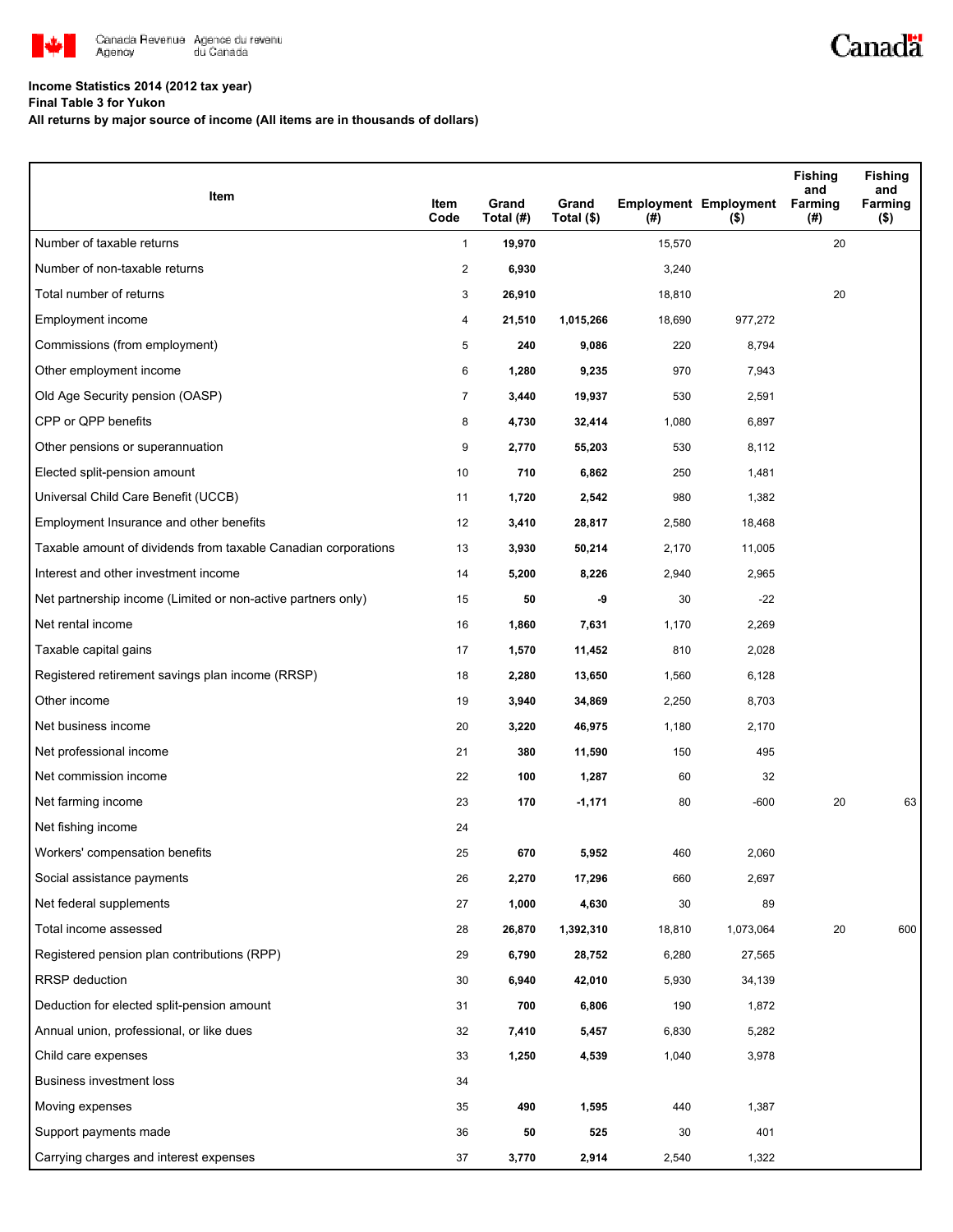

## **Income Statistics 2014 (2012 tax year)**

**Final Table 3 for Yukon**

## **All returns by major source of income (All items are in thousands of dollars)**

| Item                                                                                           | Item<br>Code | Grand<br>Total (#) | Grand<br>Total (\$) | (# )   | <b>Employment Employment</b><br>$($ \$) | Fishing<br>and<br>Farming<br>(#) | <b>Fishing</b><br>and<br>Farming<br>$($ \$) |
|------------------------------------------------------------------------------------------------|--------------|--------------------|---------------------|--------|-----------------------------------------|----------------------------------|---------------------------------------------|
| Deductions for CPP/QPP contributions on self-employment and<br>other earnings                  | 38           | 1,920              | 1,787               | 390    | 76                                      | 10                               | 5                                           |
| Deductions for provincial parental insurance plan (PPIP) premiums<br>on self-employment income | 39           |                    |                     |        |                                         |                                  |                                             |
| Exploration and development expenses                                                           | 40           | 90                 | 886                 | 30     | 608                                     |                                  |                                             |
| Other employment expenses                                                                      | 41           | 590                | 2,720               | 530    | 2,496                                   |                                  |                                             |
| Clergy residence deduction                                                                     | 42           | 30                 | 456                 | 30     | 456                                     |                                  |                                             |
| Other deductions                                                                               | 43           | 740                | 3,530               | 460    | 455                                     |                                  |                                             |
| Total deductions before adjustments                                                            | 44           | 15,820             | 102,105             | 12,090 | 80,078                                  | 20                               | 30                                          |
| Social benefits repayment                                                                      | 45           | 640                | 1,425               | 440    | 847                                     |                                  |                                             |
| Net income after adjustments                                                                   | 46           | 26,770             | 1,290,297           | 18,800 | 992,142                                 | 20                               | 594                                         |
| Canadian Forces personnel and police deduction                                                 | 47           |                    |                     |        |                                         |                                  |                                             |
| Security options deductions                                                                    | 48           | 20                 | 122                 | 20     | 111                                     |                                  |                                             |
| Other payments deductions                                                                      | 49           | 3,470              | 27,908              | 1,130  | 4,878                                   |                                  |                                             |
| Non-capital losses of other years                                                              | 50           | 30                 | 282                 | 10     | 113                                     |                                  |                                             |
| Net capital losses of other years                                                              | 51           | 360                | 568                 | 150    | 153                                     |                                  |                                             |
| Capital gains deduction                                                                        | 52           | 30                 | 1,893               | 10     | 80                                      |                                  |                                             |
| Northern residents deductions                                                                  | 53           | 18,100             | 91,353              | 13,940 | 73,536                                  | 10                               | 49                                          |
| Additional deductions                                                                          | 54           | 130                | 361                 | 20     | 142                                     |                                  |                                             |
| Farming/fishing losses of prior years                                                          | 55           |                    |                     |        |                                         |                                  |                                             |
| Total deductions from net income                                                               | 56           | 20,160             | 122,547             | 14,330 | 79,018                                  | 20                               | 97                                          |
| Taxable income assessed                                                                        | 57           | 26,320             | 1,168,046           | 18,800 | 913,153                                 | 20                               | 498                                         |
| Basic personal amount                                                                          | 58           | 26,910             | 290,276             | 18,810 | 202,744                                 | 20                               | 260                                         |
| Age amount                                                                                     | 59           | 3,180              | 18,146              | 400    | 1,569                                   |                                  |                                             |
| Spouse or common-law partner amount                                                            | 60           | 1,280              | 9,412               | 950    | 7,062                                   |                                  |                                             |
| Amount for eligible dependant                                                                  | 61           | 1,290              | 13,246              | 950    | 9,594                                   |                                  |                                             |
| Amount for children 17 and under                                                               | 62           | 3,940              | 14,382              | 3,110  | 11,227                                  |                                  |                                             |
| Amount for infirm dependants age 18 or older                                                   | 63           | 10                 | 64                  |        |                                         |                                  |                                             |
| CPP or QPP contributions through employment                                                    | 64           | 19,190             | 31,191              | 17,420 | 30,040                                  |                                  |                                             |
| CPP or QPP contributions on self-employment and other earnings                                 | 65           | 1,920              | 1,787               | 390    | 76                                      | $10\,$                           | 5                                           |
| Employment Insurance premiums                                                                  | 66           | 19,320             | 11,673              | 17,500 | 11,212                                  |                                  |                                             |
| PPIP premiums paid                                                                             | 67           |                    |                     |        |                                         |                                  |                                             |
| PPIP premiums payable on employment income                                                     | 68           |                    |                     |        |                                         |                                  |                                             |
| PPIP premiums payable on self-employment income                                                | 69           |                    |                     |        |                                         |                                  |                                             |
| Volunteer firefighters' amount                                                                 | 70           | 130                | 396                 | 110    | 324                                     |                                  |                                             |
| Canada employment amount                                                                       | 71           | 21,510             | 23,202              | 18,540 | 20,244                                  |                                  |                                             |
| Public transit amount                                                                          | 72           | 580                | 169                 | 490    | 145                                     |                                  |                                             |
| Children's fitness amount                                                                      | 73           | 1,640              | 839                 | 1,440  | 733                                     |                                  |                                             |
| Children's arts amount                                                                         | 74           | 640                | 322                 | 560    | 279                                     |                                  |                                             |

Canadä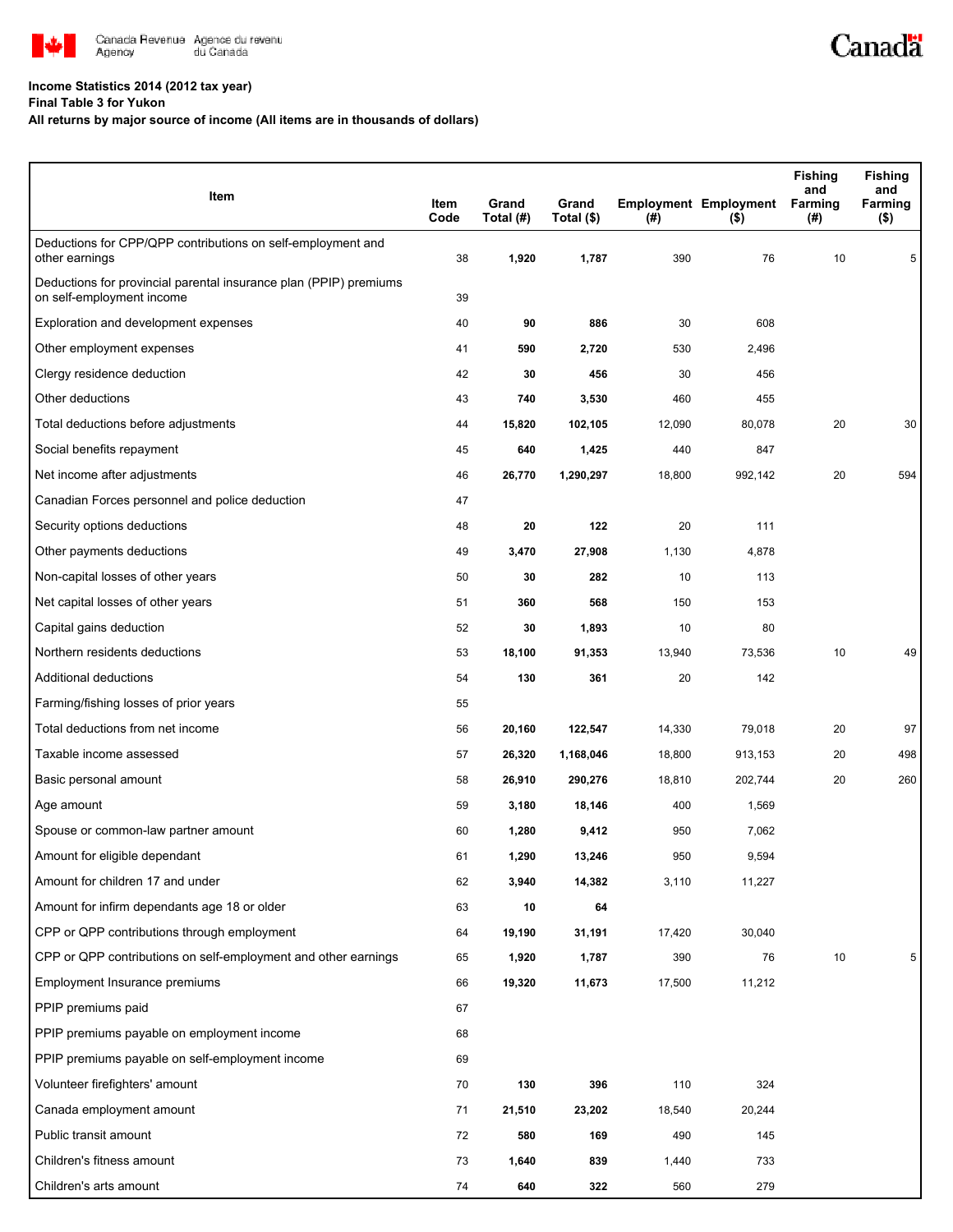

## **Income Statistics 2014 (2012 tax year)**

**Final Table 3 for Yukon**

**All returns by major source of income (All items are in thousands of dollars)**

|                                                                   |              |                    |                     |        |                                         | <b>Fishing</b><br>and | <b>Fishing</b><br>and |
|-------------------------------------------------------------------|--------------|--------------------|---------------------|--------|-----------------------------------------|-----------------------|-----------------------|
| <b>Item</b>                                                       | Item<br>Code | Grand<br>Total (#) | Grand<br>Total (\$) | (# )   | <b>Employment Employment</b><br>$($ \$) | <b>Farming</b><br>(#) | Farming<br>(\$)       |
| Home buyers' amount                                               | 75           | 290                | 1,330               | 270    | 1,237                                   |                       |                       |
| Pension income amount                                             | 76           | 3,240              | 6,196               | 750    | 1,413                                   |                       |                       |
| Caregiver amount                                                  | 77           | 70                 | 330                 | 50     | 244                                     |                       |                       |
| Disability amount                                                 | 78           | 390                | 2,959               | 130    | 981                                     |                       |                       |
| Disability amount transferred from a dependant                    | 79           | 160                | 1,609               | 130    | 1,342                                   |                       |                       |
| Interest paid on student loans                                    | 80           | 720                | 397                 | 660    | 369                                     |                       |                       |
| Tuition, education, and textbook amounts                          | 81           | 2,170              | 11,524              | 1,950  | 10,297                                  |                       |                       |
| Tuition, education, and textbook amounts transferred from a child | 82           | 370                | 1,822               | 300    | 1,464                                   |                       |                       |
| Amounts transferred from spouse or common-law partner             | 83           | 680                | 3,193               | 330    | 1,382                                   |                       |                       |
| Medical expenses                                                  | 84           | 1,700              | 3,823               | 1,010  | 2,163                                   |                       |                       |
| Total tax credits on personal amounts                             | 85           | 26,910             | 67,244              | 18,810 | 47,429                                  | 20                    | 57                    |
| Allowable charitable donations and government gifts               | 86           | 5,130              | 6,490               | 3,760  | 4,093                                   |                       |                       |
| Eligible cultural and ecological gifts                            | 87           |                    |                     |        |                                         |                       |                       |
| Total tax credit on donations and gifts                           | 88           | 5,110              | 1,770               | 3,750  | 1,107                                   |                       |                       |
| Total federal non-refundable tax credits                          | 89           | 26,910             | 69,015              | 18,810 | 48,536                                  | 20                    | 58                    |
| Federal dividend tax credit                                       | 90           | 3,640              | 6,771               | 2,130  | 1,526                                   |                       |                       |
| Overseas employment tax credit                                    | 91           |                    |                     |        |                                         |                       |                       |
| Minimum tax carryover                                             | 92           | 40                 | 212                 | 20     | 158                                     |                       |                       |
| Basic federal tax                                                 | 93           | 19,450             | 140,324             | 15,490 | 113,996                                 |                       |                       |
| Federal Foreign Tax Credit                                        | 94           | 780                | 433                 | 460    | 257                                     |                       |                       |
| Federal Political contribution tax credit                         | 95           | 410                | 75                  | 220    | 38                                      |                       |                       |
| <b>Investment Tax Credit</b>                                      | 96           | 30                 | 149                 | 10     | 119                                     |                       |                       |
| Labour-sponsored funds tax credit                                 | 97           |                    |                     |        |                                         |                       |                       |
| Alternative minimum tax payable                                   | 98           | 20                 | 65                  |        |                                         |                       |                       |
| Net federal tax                                                   | 99           | 19,420             | 139,672             | 15,470 | 113,584                                 |                       |                       |
| CPP contributions on self-employment                              | 100          | 1,920              | 3,575               | 390    | 152                                     | 10                    | 10                    |
| Social Benefits repayment                                         | 101          | 640                | 1,425               | 440    | 847                                     |                       |                       |
| Net Provincial Tax                                                | 102          | 19,400             | 63,394              | 15,500 | 51,675                                  |                       |                       |
| Total tax payable                                                 | 103          | 19,970             | 214,345             | 15,570 | 171,989                                 | 20                    | 102                   |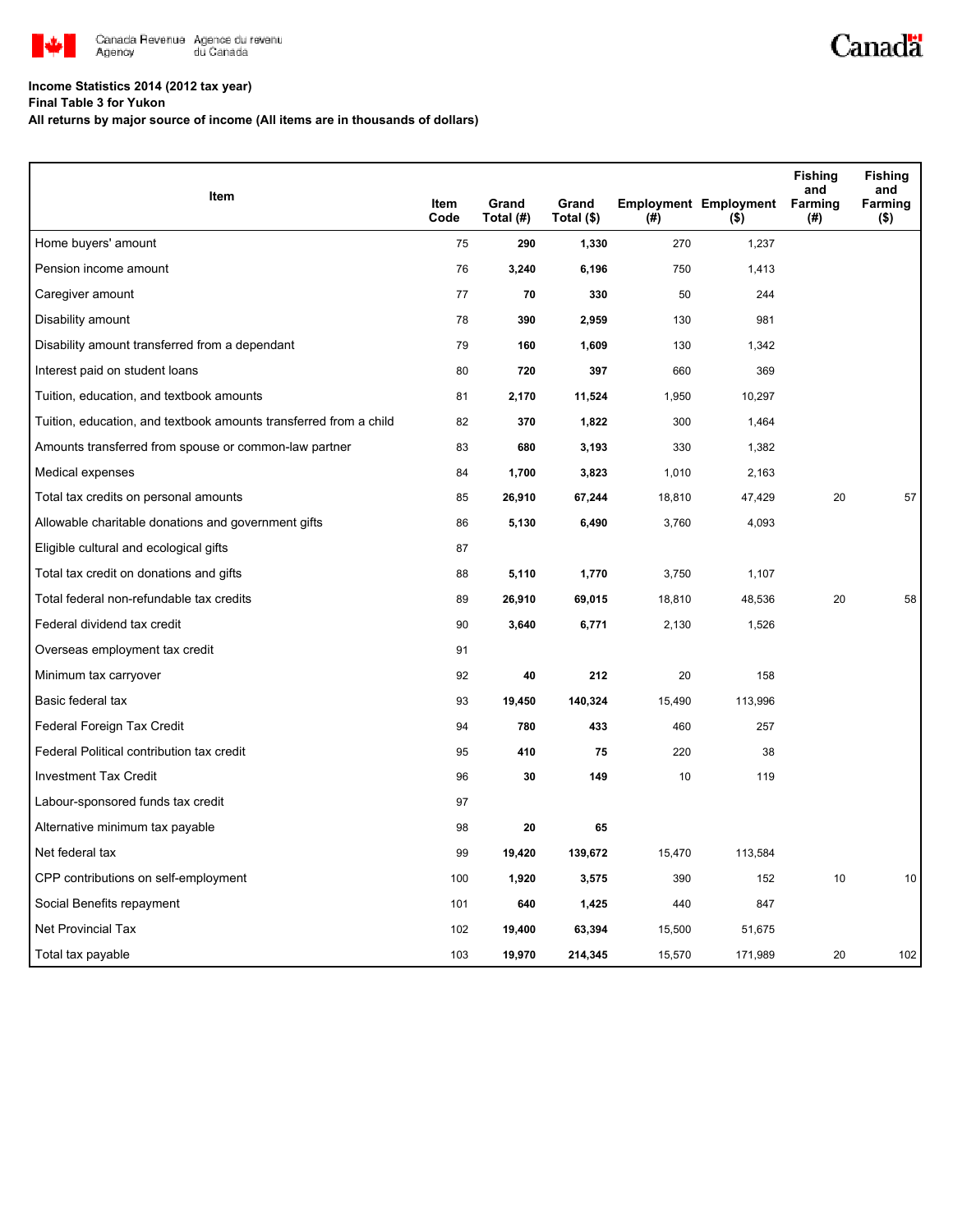| Item                                                                                              | Item<br>Code   | Income $(\#)$ | $Income$ (\$) | <b>Sales</b><br>Professional Professional (Self-Employment) (Self-Employment)<br>(# ) | <b>Sales</b><br>$($ \$) | Proprietorship/ Proprietorship/<br>Partnerships<br>(#) | <b>Partnerships</b><br>$($ \$) |
|---------------------------------------------------------------------------------------------------|----------------|---------------|---------------|---------------------------------------------------------------------------------------|-------------------------|--------------------------------------------------------|--------------------------------|
| Number of taxable returns                                                                         | 1              | 160           |               | 30                                                                                    |                         | 1,360                                                  |                                |
| Number of non-taxable returns                                                                     | $\overline{a}$ | 10            |               |                                                                                       |                         | 240                                                    |                                |
| Total number of returns                                                                           | 3              | 180           |               | 30                                                                                    |                         | 1,600                                                  |                                |
| Employment income                                                                                 | 4              | 50            | 491           |                                                                                       |                         | 490                                                    | 10, 108                        |
| Commissions (from employment)                                                                     | 5              |               |               |                                                                                       |                         |                                                        |                                |
| Other employment income                                                                           | 6              | 10            | 47            |                                                                                       |                         | 40                                                     | 137                            |
| Old Age Security pension (OASP)                                                                   | 7              | 20            | 86            |                                                                                       |                         | 160                                                    | 887                            |
| CPP or QPP benefits                                                                               | 8              | 20            | 148           |                                                                                       |                         | 230                                                    | 1,361                          |
| Other pensions or superannuation                                                                  | 9              | 10            | 204           |                                                                                       |                         | 100                                                    | 1,883                          |
| Elected split-pension amount                                                                      | 10             |               |               |                                                                                       |                         | 40                                                     | 295                            |
| Universal Child Care Benefit (UCCB)                                                               | 11             | 10            | 18            |                                                                                       |                         | 120                                                    | 179                            |
| Employment Insurance and other benefits                                                           | 12             |               |               |                                                                                       |                         | 60                                                     | 388                            |
| Taxable amount of dividends from taxable<br>Canadian corporations                                 | 13             | 50            | 418           |                                                                                       |                         | 230                                                    | 1,236                          |
| Interest and other investment income                                                              | 14             | 70            | 96            |                                                                                       |                         | 360                                                    | 450                            |
| Net partnership income (Limited or<br>non-active partners only)                                   | 15             |               |               |                                                                                       |                         |                                                        |                                |
| Net rental income                                                                                 | 16             | 20            | 56            |                                                                                       |                         | 170                                                    | 684                            |
| Taxable capital gains                                                                             | 17             | 20            | 79            |                                                                                       |                         | 110                                                    | 592                            |
| Registered retirement savings plan<br>income (RRSP)                                               | 18             | 10            | 53            |                                                                                       |                         | 130                                                    | 703                            |
| Other income                                                                                      | 19             | 30            | 249           |                                                                                       |                         | 200                                                    | 809                            |
| Net business income                                                                               | 20             | 10            | $-22$         |                                                                                       |                         | 1,570                                                  | 44,079                         |
| Net professional income                                                                           | 21             | 170           | 10,813        |                                                                                       |                         | 10                                                     | 44                             |
| Net commission income                                                                             | 22             |               |               | 30                                                                                    | 1,234                   |                                                        |                                |
| Net farming income                                                                                | 23             |               |               |                                                                                       |                         | 20                                                     | $-47$                          |
| Net fishing income                                                                                | 24             |               |               |                                                                                       |                         |                                                        |                                |
| Workers' compensation benefits                                                                    | 25             |               |               |                                                                                       |                         | 20                                                     | 188                            |
| Social assistance payments                                                                        | 26             |               |               |                                                                                       |                         | 20                                                     | 65                             |
| Net federal supplements                                                                           | 27             |               |               |                                                                                       |                         | 30                                                     | 114                            |
| Total income assessed                                                                             | 28             | 180           | 12,812        | 30                                                                                    | 1,510                   | 1,590                                                  | 64,196                         |
| Registered pension plan contributions<br>(RPP)                                                    | 29             |               |               |                                                                                       |                         | 90                                                     | 254                            |
| <b>RRSP</b> deduction                                                                             | 30             | 80            | 941           |                                                                                       |                         | 410                                                    | 3,421                          |
| Deduction for elected split-pension<br>amount                                                     | 31             |               |               |                                                                                       |                         | 40                                                     | 410                            |
| Annual union, professional, or like dues                                                          | 32             | 20            | 9             |                                                                                       |                         | 140                                                    | 58                             |
| Child care expenses                                                                               | 33             | 20            | 35            |                                                                                       |                         | 90                                                     | 246                            |
| <b>Business investment loss</b>                                                                   | 34             |               |               |                                                                                       |                         |                                                        |                                |
| Moving expenses                                                                                   | 35             |               |               |                                                                                       |                         | 30                                                     | 132                            |
| Support payments made                                                                             | 36             |               |               |                                                                                       |                         |                                                        |                                |
| Carrying charges and interest expenses                                                            | 37             | 20            | 44            |                                                                                       |                         | 130                                                    | 179                            |
| Deductions for CPP/QPP contributions on<br>self-employment and other earnings                     | 38             | 160           | 234           | 20                                                                                    | 26                      | 1,190                                                  | 1,387                          |
| Deductions for provincial parental<br>insurance plan (PPIP) premiums on<br>self-employment income | 39             |               |               |                                                                                       |                         |                                                        |                                |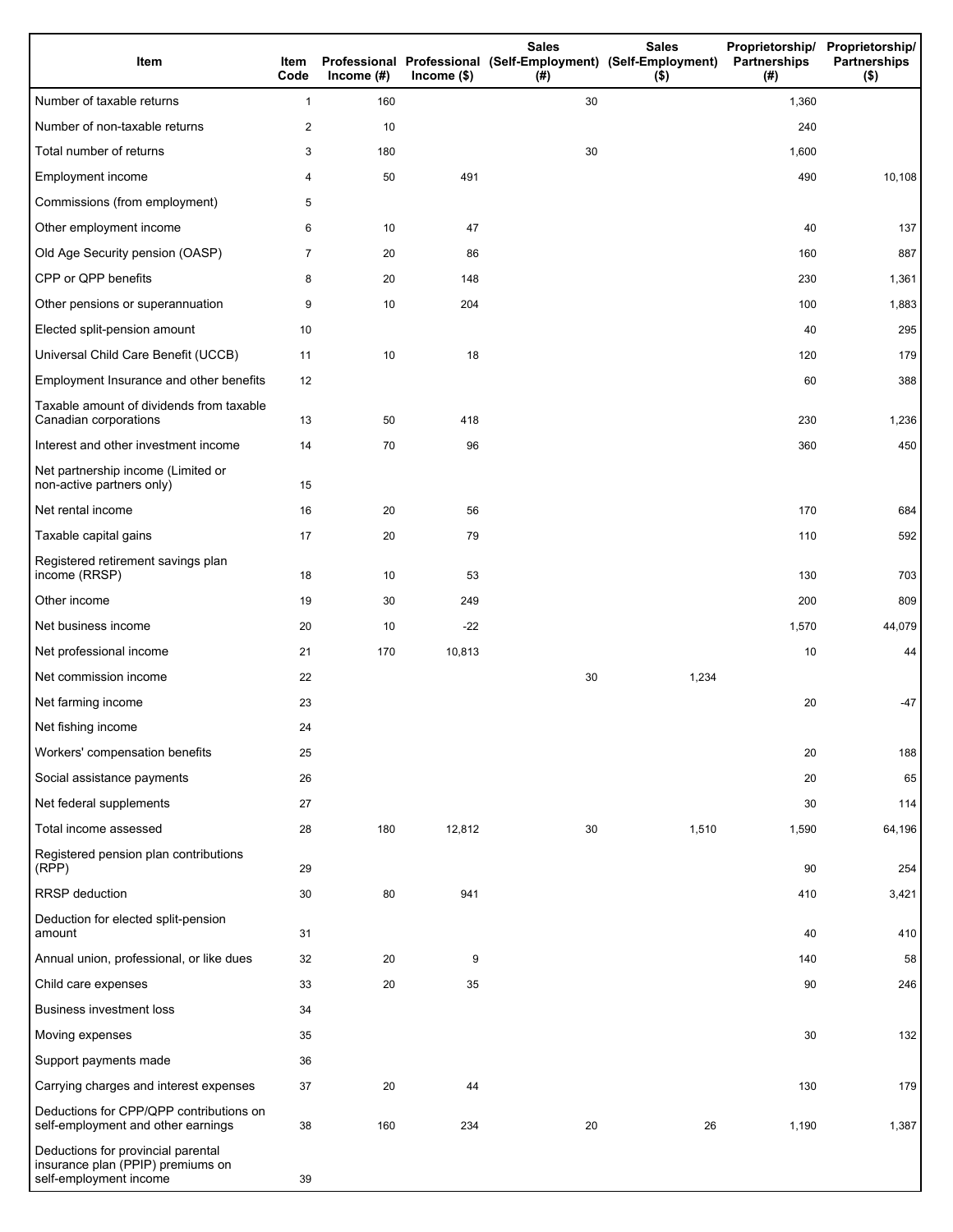| Item                                                              | Item<br>Code | Income $(\#)$ | $Income$ (\$) | <b>Sales</b><br>Professional Professional (Self-Employment) (Self-Employment)<br>(#) | <b>Sales</b><br>$($ \$) | Partnerships<br>(# ) | Proprietorship/ Proprietorship/<br><b>Partnerships</b><br>$($ \$) |
|-------------------------------------------------------------------|--------------|---------------|---------------|--------------------------------------------------------------------------------------|-------------------------|----------------------|-------------------------------------------------------------------|
| Exploration and development expenses                              | 40           |               |               |                                                                                      |                         | 20                   | 74                                                                |
| Other employment expenses                                         | 41           |               |               |                                                                                      |                         |                      |                                                                   |
| Clergy residence deduction                                        | 42           |               |               |                                                                                      |                         |                      |                                                                   |
| Other deductions                                                  | 43           |               |               |                                                                                      |                         | 30                   | $\overline{7}$                                                    |
| Total deductions before adjustments                               | 44           | 160           | 1,401         | 20                                                                                   | 100                     | 1,330                | 6,291                                                             |
| Social benefits repayment                                         | 45           |               |               |                                                                                      |                         | 20                   | 62                                                                |
| Net income after adjustments                                      | 46           | 170           | 11,463        | 30                                                                                   | 1,410                   | 1,520                | 59,118                                                            |
| Canadian Forces personnel and police<br>deduction                 | 47           |               |               |                                                                                      |                         |                      |                                                                   |
| Security options deductions                                       | 48           |               |               |                                                                                      |                         |                      |                                                                   |
| Other payments deductions                                         | 49           |               |               |                                                                                      |                         | 60                   | 367                                                               |
| Non-capital losses of other years                                 | 50           |               |               |                                                                                      |                         | 10                   | 167                                                               |
| Net capital losses of other years                                 | 51           |               |               |                                                                                      |                         | 20                   | 15                                                                |
| Capital gains deduction                                           | 52           |               |               |                                                                                      |                         |                      |                                                                   |
| Northern residents deductions                                     | 53           | 130           | 527           | 20                                                                                   | 72                      | 980                  | 4,195                                                             |
| Additional deductions                                             | 54           |               |               |                                                                                      |                         |                      |                                                                   |
| Farming/fishing losses of prior years                             | 55           |               |               |                                                                                      |                         |                      |                                                                   |
| Total deductions from net income                                  | 56           | 130           | 570           | 20                                                                                   | 88                      | 1,010                | 4,781                                                             |
| Taxable income assessed                                           | 57           | 170           | 10,893        | 30                                                                                   | 1,322                   | 1,520                | 54,347                                                            |
| Basic personal amount                                             | 58           | 180           | 1,894         | 30                                                                                   | 314                     | 1,600                | 17,290                                                            |
| Age amount                                                        | 59           | 20            | 76            |                                                                                      |                         | 150                  | 822                                                               |
| Spouse or common-law partner amount                               | 60           | 20            | 118           |                                                                                      |                         | 100                  | 691                                                               |
| Amount for eligible dependant                                     | 61           |               |               |                                                                                      |                         | 50                   | 557                                                               |
| Amount for children 17 and under                                  | 62           | 30            | 89            |                                                                                      |                         | 230                  | 880                                                               |
| Amount for infirm dependants age 18 or<br>older                   | 63           |               |               |                                                                                      |                         |                      |                                                                   |
| CPP or QPP contributions through<br>employment                    | 64           | 40            | 21            |                                                                                      |                         | 440                  | 364                                                               |
| CPP or QPP contributions on<br>self-employment and other earnings | 65           | 160           | 234           | 20                                                                                   | 26                      | 1,190                | 1,387                                                             |
| Employment Insurance premiums                                     | 66           | 30            | 8             |                                                                                      |                         | 360                  | 131                                                               |
| PPIP premiums paid                                                | 67           |               |               |                                                                                      |                         |                      |                                                                   |
| PPIP premiums payable on employment<br>income                     | 68           |               |               |                                                                                      |                         |                      |                                                                   |
| PPIP premiums payable on<br>self-employment income                | 69           |               |               |                                                                                      |                         |                      |                                                                   |
| Volunteer firefighters' amount                                    | 70           |               |               |                                                                                      |                         |                      |                                                                   |
| Canada employment amount                                          | 71           | 50            | 53            |                                                                                      |                         | 510                  | 518                                                               |
| Public transit amount                                             | 72           |               |               |                                                                                      |                         |                      |                                                                   |
| Children's fitness amount                                         | 73           | 10            | 8             |                                                                                      |                         | 100                  | 51                                                                |
| Children's arts amount                                            | 74           | 10            | 5             |                                                                                      |                         | 40                   | 21                                                                |
| Home buyers' amount                                               | 75           |               |               |                                                                                      |                         | 10                   | 43                                                                |
| Pension income amount                                             | 76           | 10            | 24            |                                                                                      |                         | 130                  | 228                                                               |
| Caregiver amount                                                  | 77           |               |               |                                                                                      |                         |                      |                                                                   |
| Disability amount                                                 | 78           |               |               |                                                                                      |                         |                      |                                                                   |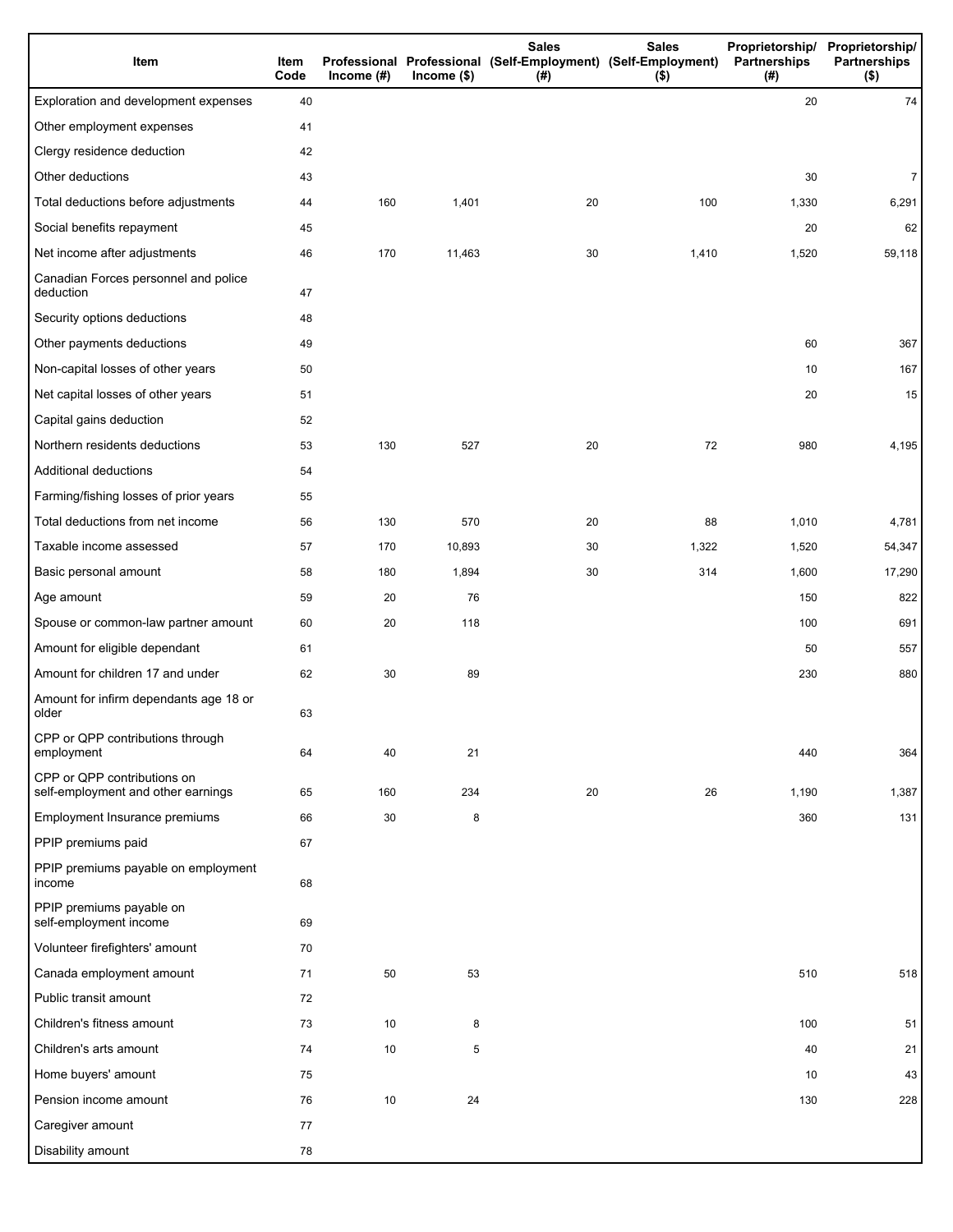| Item                                                                 | Item<br>Code | Income (#) | $lncome$ (\$) | <b>Sales</b><br>Professional Professional (Self-Employment) (Self-Employment)<br>(#) | <b>Sales</b><br>$($ \$) | Partnerships<br>(#) | Proprietorship/ Proprietorship/<br><b>Partnerships</b><br>$($ \$) |
|----------------------------------------------------------------------|--------------|------------|---------------|--------------------------------------------------------------------------------------|-------------------------|---------------------|-------------------------------------------------------------------|
| Disability amount transferred from a<br>dependant                    | 79           |            |               |                                                                                      |                         |                     |                                                                   |
| Interest paid on student loans                                       | 80           |            |               |                                                                                      |                         | 20                  | 10                                                                |
| Tuition, education, and textbook amounts                             | 81           | 20         | 257           |                                                                                      |                         | 40                  | 206                                                               |
| Tuition, education, and textbook amounts<br>transferred from a child | 82           |            |               |                                                                                      |                         | 30                  | 136                                                               |
| Amounts transferred from spouse or<br>common-law partner             | 83           |            |               |                                                                                      |                         | 50                  | 232                                                               |
| Medical expenses                                                     | 84           | 40         | 107           |                                                                                      |                         | 200                 | 378                                                               |
| Total tax credits on personal amounts                                | 85           | 180        | 460           | 30                                                                                   | 65                      | 1,600               | 3,614                                                             |
| Allowable charitable donations and<br>government gifts               | 86           | 70         | 194           |                                                                                      |                         | 300                 | 468                                                               |
| Eligible cultural and ecological gifts                               | 87           |            |               |                                                                                      |                         |                     |                                                                   |
| Total tax credit on donations and gifts                              | 88           | 70         | 55            |                                                                                      |                         | 300                 | 129                                                               |
| Total federal non-refundable tax credits                             | 89           | 180        | 515           | 30                                                                                   | 70                      | 1,600               | 3,742                                                             |
| Federal dividend tax credit                                          | 90           | 40         | 56            |                                                                                      |                         | 210                 | 167                                                               |
| Overseas employment tax credit                                       | 91           |            |               |                                                                                      |                         |                     |                                                                   |
| Minimum tax carryover                                                | 92           |            |               |                                                                                      |                         |                     |                                                                   |
| Basic federal tax                                                    | 93           | 130        | 1,672         |                                                                                      |                         | 1,050               | 6,105                                                             |
| Federal Foreign Tax Credit                                           | 94           | 20         | 36            |                                                                                      |                         | 50                  | 63                                                                |
| Federal Political contribution tax credit                            | 95           | 10         | 3             |                                                                                      |                         | 30                  | 6                                                                 |
| <b>Investment Tax Credit</b>                                         | 96           |            |               |                                                                                      |                         | 10                  | 28                                                                |
| Labour-sponsored funds tax credit                                    | 97           |            |               |                                                                                      |                         |                     |                                                                   |
| Alternative minimum tax payable                                      | 98           |            |               |                                                                                      |                         |                     |                                                                   |
| Net federal tax                                                      | 99           | 130        | 1,633         |                                                                                      |                         | 1,050               | 6,009                                                             |
| CPP contributions on self-employment                                 | 100          | 160        | 468           | 20                                                                                   | 53                      | 1,190               | 2,774                                                             |
| Social Benefits repayment                                            | 101          |            |               |                                                                                      |                         | 20                  | 62                                                                |
| <b>Net Provincial Tax</b>                                            | 102          | 130        | 747           |                                                                                      |                         | 1,050               | 2,745                                                             |
| Total tax payable                                                    | 103          | 160        | 2,868         | 30                                                                                   | 320                     | 1,360               | 11,744                                                            |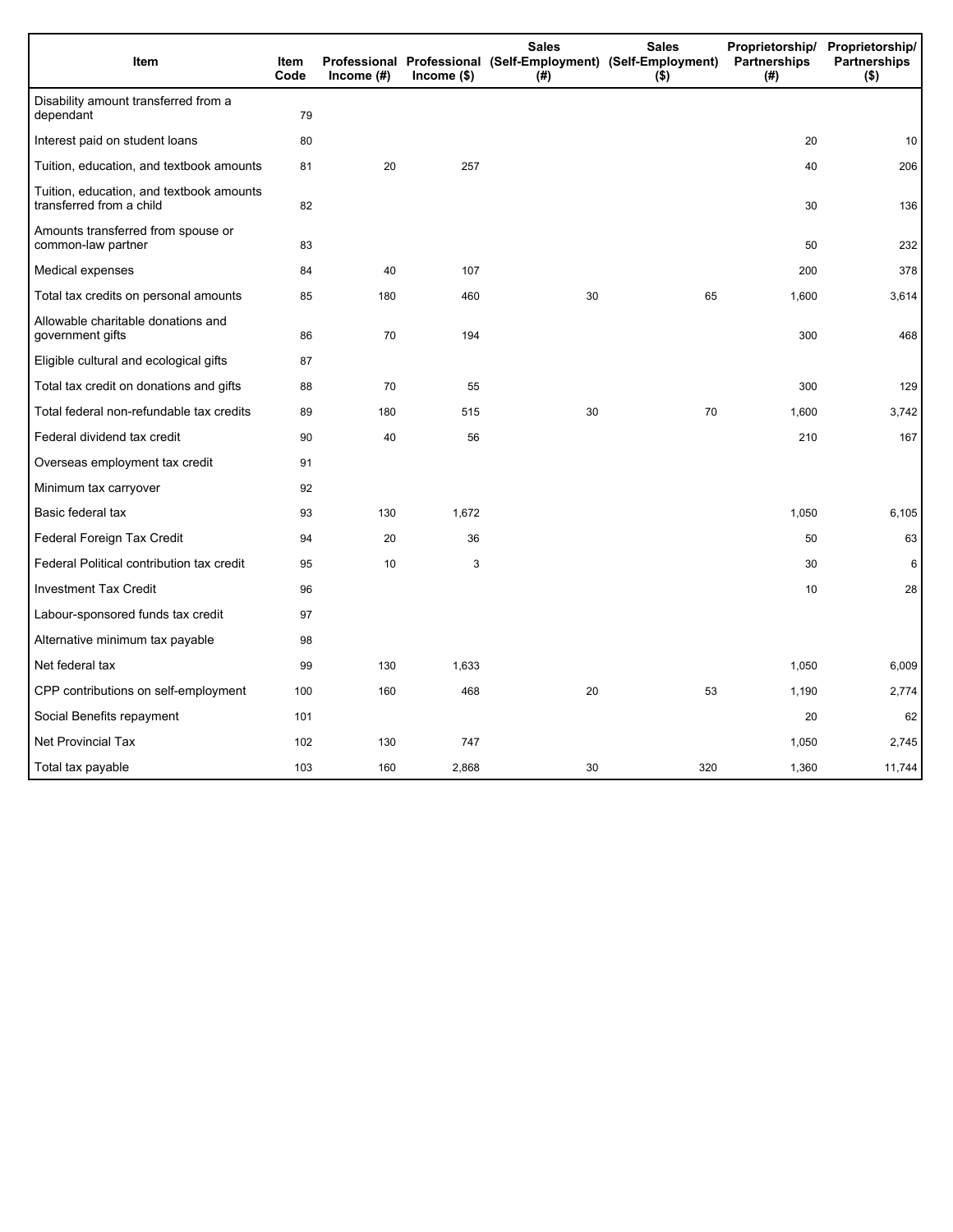| Item                                                                                           | Item<br>Code   | (#) | Investment Investment<br>$($ \$) | Pension<br>(#) | <b>Pension</b><br>$($ \$) | <b>Benefit</b><br>(#) | <b>Benefit</b><br>$($ \$) |
|------------------------------------------------------------------------------------------------|----------------|-----|----------------------------------|----------------|---------------------------|-----------------------|---------------------------|
| Number of taxable returns                                                                      | $\mathbf{1}$   | 580 |                                  | 1,570          |                           | 470                   |                           |
| Number of non-taxable returns                                                                  | $\overline{2}$ | 240 |                                  | 1,390          |                           | 1,620                 |                           |
| Total number of returns                                                                        | 3              | 810 |                                  | 2,960          |                           | 2,090                 |                           |
| Employment income                                                                              | 4              | 390 | 11,713                           | 650            | 5,446                     | 1,030                 | 6,066                     |
| Commissions (from employment)                                                                  | 5              | 10  | 232                              |                |                           |                       |                           |
| Other employment income                                                                        | 6              | 40  | 196                              | 180            | 735                       |                       |                           |
| Old Age Security pension (OASP)                                                                | $\overline{7}$ | 180 | 941                              | 2,270          | 13,932                    | 230                   | 1,187                     |
| CPP or QPP benefits                                                                            | 8              | 240 | 1,631                            | 2,720          | 20,407                    | 320                   | 1,166                     |
| Other pensions or superannuation                                                               | 9              | 130 | 1,786                            | 1,900          | 41,702                    | 30                    | 116                       |
| Elected split-pension amount                                                                   | 10             | 30  | 297                              | 360            | 4,555                     |                       |                           |
| Universal Child Care Benefit (UCCB)                                                            | 11             | 60  | 107                              |                |                           | 520                   | 811                       |
| Employment Insurance and other benefits                                                        | 12             | 20  | 195                              | 40             | 363                       | 680                   | 9,197                     |
| Taxable amount of dividends from taxable Canadian corporations                                 | 13             | 580 | 34,523                           | 760            | 2,527                     | 50                    | 90                        |
| Interest and other investment income                                                           | 14             | 460 | 2,796                            | 1,160          | 1,592                     | 110                   | 71                        |
| Net partnership income (Limited or non-active partners only)                                   | 15             | 10  | $-13$                            |                |                           |                       |                           |
| Net rental income                                                                              | 16             | 350 | 4,232                            | 130            | 395                       | 10                    | 29                        |
| Taxable capital gains                                                                          | 17             | 250 | 8,179                            | 320            | 450                       | 20                    | 16                        |
| Registered retirement savings plan income (RRSP)                                               | 18             | 70  | 446                              | 280            | 1,886                     | 80                    | 143                       |
| Other income                                                                                   | 19             | 250 | 968                              | 750            | 1,942                     | 190                   | 427                       |
| Net business income                                                                            | 20             | 130 | 518                              | 220            | 364                       | 60                    | 45                        |
| Net professional income                                                                        | 21             | 10  | 60                               | 30             | 150                       |                       |                           |
| Net commission income                                                                          | 22             |     |                                  |                |                           |                       |                           |
| Net farming income                                                                             | 23             | 20  | $-413$                           | 20             | $-134$                    |                       |                           |
| Net fishing income                                                                             | 24             |     |                                  |                |                           |                       |                           |
| Workers' compensation benefits                                                                 | 25             |     |                                  | 50             | 310                       | 130                   | 3,242                     |
| Social assistance payments                                                                     | 26             |     |                                  | 270            | 411                       | 1,290                 | 14,041                    |
| Net federal supplements                                                                        | 27             | 10  | 25                               | 730            | 2,782                     | 190                   | 1,561                     |
| Total income assessed                                                                          | 28             | 810 | 68,489                           | 2,960          | 99,884                    | 2,090                 | 38,338                    |
| Registered pension plan contributions (RPP)                                                    | 29             | 60  | 219                              | 230            | 510                       | 40                    | 27                        |
| RRSP deduction                                                                                 | 30             | 180 | 1,648                            | 180            | 541                       |                       |                           |
| Deduction for elected split-pension amount                                                     | 31             | 40  | 250                              | 400            | 3,943                     |                       |                           |
| Annual union, professional, or like dues                                                       | 32             | 80  | 45                               | 160            | 26                        | 100                   | 13                        |
| Child care expenses                                                                            | 33             | 30  | 148                              |                |                           | 70                    | 114                       |
| <b>Business investment loss</b>                                                                | 34             |     |                                  |                |                           |                       |                           |
| Moving expenses                                                                                | 35             |     |                                  |                |                           |                       |                           |
| Support payments made                                                                          | 36             |     |                                  |                |                           |                       |                           |
| Carrying charges and interest expenses                                                         | 37             | 280 | 961                              | 650            | 317                       | 80                    | 9                         |
| Deductions for CPP/QPP contributions on self-employment and other                              |                |     |                                  |                |                           |                       |                           |
| earnings                                                                                       | 38             | 50  | 28                               | 60             | 21                        | 30                    | 5                         |
| Deductions for provincial parental insurance plan (PPIP) premiums on<br>self-employment income | 39             |     |                                  |                |                           |                       |                           |
| Exploration and development expenses                                                           | 40             | 10  | 141                              | 20             |                           |                       |                           |
| Other employment expenses                                                                      | 41             | 20  | 81                               | 10             | 31                        | 10                    | 26                        |
| Clergy residence deduction                                                                     | 42             |     |                                  |                |                           |                       |                           |
| Other deductions                                                                               | 43             | 60  | 33                               | 80             | 336                       | 90                    | 68                        |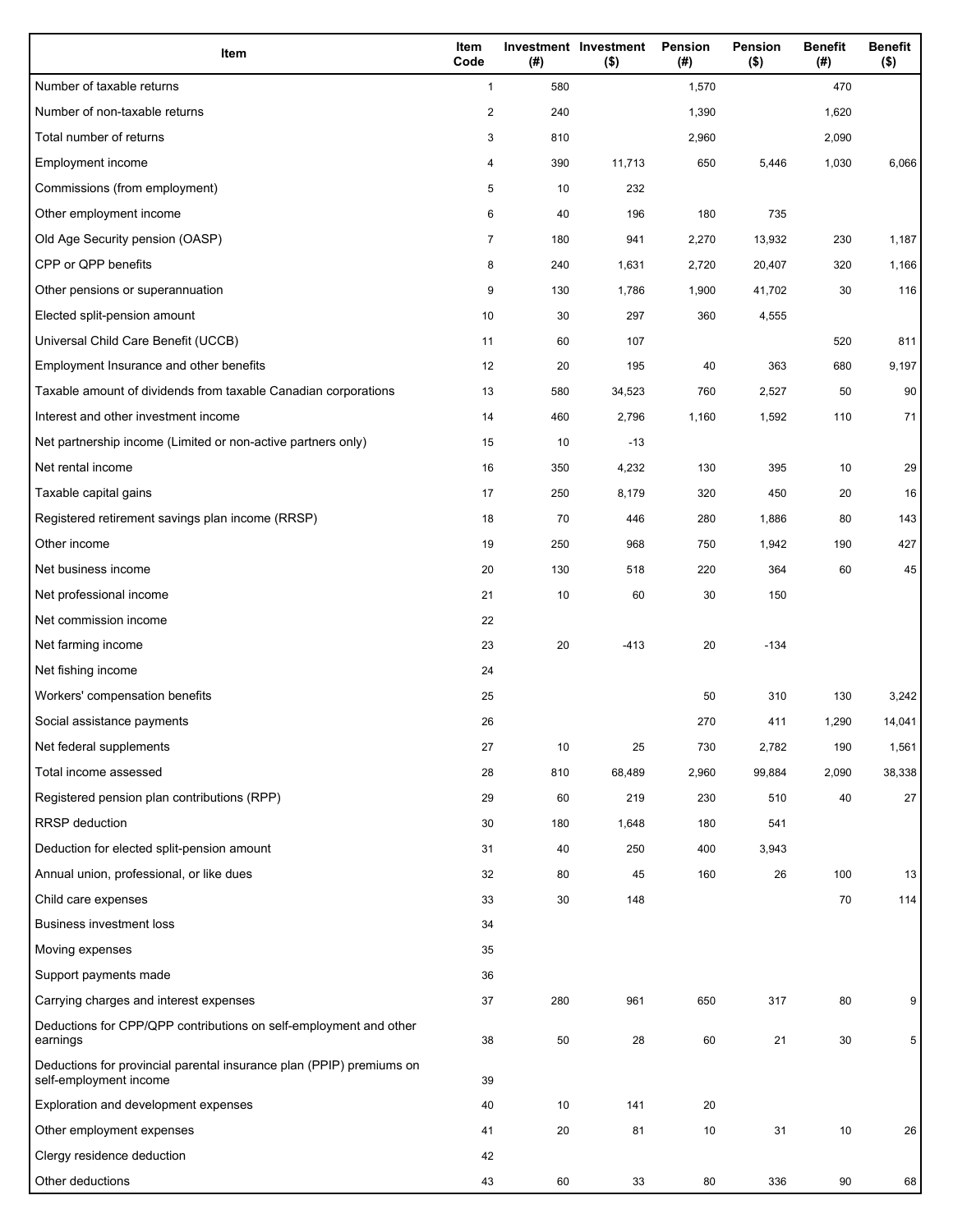| Item                                                              | <b>Item Code</b> | (#) | Investment Investment<br>$($ \$) |       | Pension (#) Pension (\$) Benefit (#) Benefit (\$) |       |        |
|-------------------------------------------------------------------|------------------|-----|----------------------------------|-------|---------------------------------------------------|-------|--------|
| Total deductions before adjustments                               | 44               | 480 | 3,609                            | 1,180 | 5,755                                             | 350   | 360    |
| Social benefits repayment                                         | 45               | 60  | 269                              | 90    | 177                                               |       |        |
| Net income after adjustments                                      | 46               | 800 | 64,636                           | 2,960 | 93,955                                            | 2,090 | 38,042 |
| Canadian Forces personnel and police deduction                    | 47               |     |                                  |       |                                                   |       |        |
| Security options deductions                                       | 48               |     |                                  |       |                                                   |       |        |
| Other payments deductions                                         | 49               | 20  | 91                               | 780   | 3,503                                             | 1,430 | 18,844 |
| Non-capital losses of other years                                 | 50               |     |                                  |       |                                                   |       |        |
| Net capital losses of other years                                 | 51               | 60  | 279                              | 90    | 83                                                |       |        |
| Capital gains deduction                                           | 52               | 10  | 1,756                            |       |                                                   |       |        |
| Northern residents deductions                                     | 53               | 520 | 2,270                            | 1,720 | 7,588                                             | 610   | 2,248  |
| Additional deductions                                             | 54               | 10  | 28                               | 90    | 178                                               |       |        |
| Farming/fishing losses of prior years                             | 55               |     |                                  |       |                                                   |       |        |
| Total deductions from net income                                  | 56               | 540 | 4,424                            | 2,220 | 11,361                                            | 1,690 | 21,101 |
| Taxable income assessed                                           | 57               | 800 | 60,212                           | 2,950 | 82,597                                            | 1,640 | 17,194 |
| Basic personal amount                                             | 58               | 810 | 8,775                            | 2,960 | 31,964                                            | 2,090 | 22,625 |
| Age amount                                                        | 59               | 120 | 563                              | 2,220 | 13,376                                            | 220   | 1,456  |
| Spouse or common-law partner amount                               | 60               | 30  | 199                              | 70    | 372                                               | 90    | 801    |
| Amount for eligible dependant                                     | 61               | 10  | 142                              | 10    | 130                                               | 250   | 2,671  |
| Amount for children 17 and under                                  | 62               | 80  | 321                              | 30    | 81                                                | 430   | 1,651  |
| Amount for infirm dependants age 18 or older                      | 63               |     |                                  |       |                                                   |       |        |
| CPP or QPP contributions through employment                       | 64               | 290 | 348                              | 250   | 119                                               | 600   | 174    |
| CPP or QPP contributions on self-employment and other earnings    | 65               | 50  | 28                               | 60    | 21                                                | 30    | 5      |
| Employment Insurance premiums                                     | 66               | 210 | 88                               | 360   | 77                                                | 690   | 103    |
| PPIP premiums paid                                                | 67               |     |                                  |       |                                                   |       |        |
| PPIP premiums payable on employment income                        | 68               |     |                                  |       |                                                   |       |        |
| PPIP premiums payable on self-employment income                   | 69               |     |                                  |       |                                                   |       |        |
| Volunteer firefighters' amount                                    | 70               |     |                                  | 10    | 30                                                |       |        |
| Canada employment amount                                          | 71               | 400 | 421                              | 770   | 730                                               | 1,020 | 1,015  |
| Public transit amount                                             | 72               | 10  | $\overline{\mathbf{c}}$          | 20    | 5                                                 | 30    | 12     |
| Children's fitness amount                                         | 73               | 50  | 27                               |       |                                                   | 30    | 12     |
| Children's arts amount                                            | 74               | 10  | 10                               |       |                                                   | 10    | 4      |
| Home buyers' amount                                               | 75               |     |                                  |       |                                                   |       |        |
| Pension income amount                                             | 76               | 150 | 281                              | 2,060 | 4,008                                             | 40    | 55     |
| Caregiver amount                                                  | 77               |     |                                  |       |                                                   |       |        |
| Disability amount                                                 | 78               | 10  | 75                               | 180   | 1,314                                             | 60    | 438    |
| Disability amount transferred from a dependant                    | 79               |     |                                  |       |                                                   | 10    | 113    |
| Interest paid on student loans                                    | 80               |     |                                  |       |                                                   | 20    | 9      |
| Tuition, education, and textbook amounts                          | 81               | 50  | 380                              |       |                                                   | 50    | 184    |
| Tuition, education, and textbook amounts transferred from a child | 82               | 20  | 92                               | 10    | 59                                                |       |        |
| Amounts transferred from spouse or common-law partner             | 83               | 20  | 81                               | 220   | 1,152                                             | 50    | 242    |
| Medical expenses                                                  | 84               | 90  | 332                              | 270   | 650                                               | 60    | 76     |
| Total tax credits on personal amounts                             | 85               | 810 | 1,831                            | 2,960 | 8,134                                             | 2,090 | 4,753  |
| Allowable charitable donations and government gifts               | 86               | 200 | 505                              | 670   | 1,091                                             | 40    | 18     |
| Eligible cultural and ecological gifts                            | 87               |     |                                  |       |                                                   |       |        |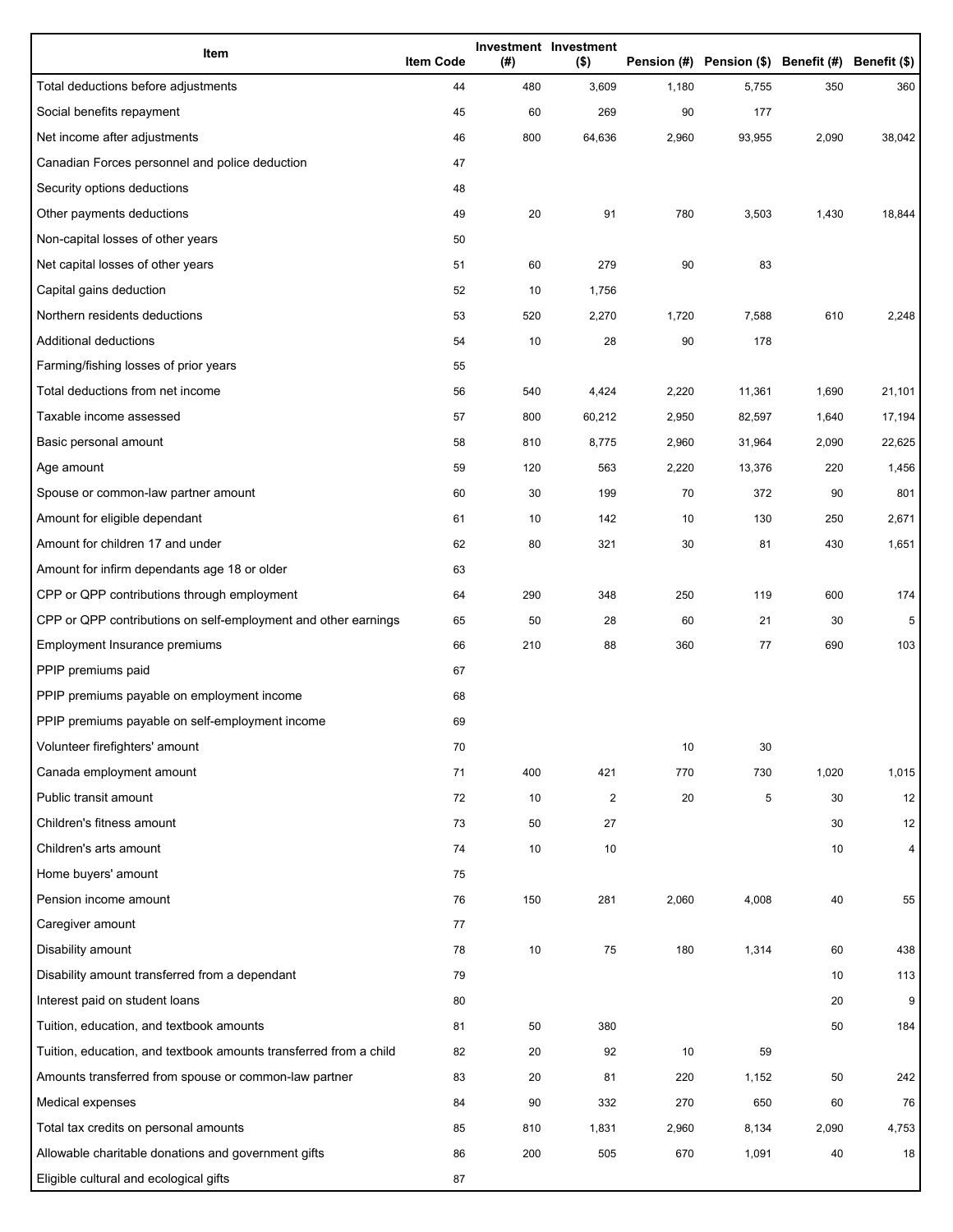| Item                                      | <b>Item Code</b> | (#) | Investment Investment<br>$($ \$) |       | Pension (#) Pension (\$) Benefit (#) |       | Benefit (\$) |
|-------------------------------------------|------------------|-----|----------------------------------|-------|--------------------------------------|-------|--------------|
| Total tax credit on donations and gifts   | 88               | 200 | 142                              | 660   | 300                                  | 40    | 4            |
| Total federal non-refundable tax credits  | 89               | 810 | 1,973                            | 2,960 | 8,434                                | 2,090 | 4,757        |
| Federal dividend tax credit               | 90               | 520 | 4,610                            | 630   | 342                                  | 30    | 11           |
| Overseas employment tax credit            | 91               |     |                                  |       |                                      |       |              |
| Minimum tax carryover                     | 92               | 20  | 34                               |       |                                      |       |              |
| Basic federal tax                         | 93               | 530 | 6,400                            | 1,550 | 5,630                                | 460   | 615          |
| Federal Foreign Tax Credit                | 94               | 100 | 44                               | 140   | 24                                   |       |              |
| Federal Political contribution tax credit | 95               | 40  | 8                                | 100   | 18                                   |       |              |
| <b>Investment Tax Credit</b>              | 96               |     |                                  |       |                                      |       |              |
| Labour-sponsored funds tax credit         | 97               |     |                                  |       |                                      |       |              |
| Alternative minimum tax payable           | 98               | 20  | 54                               |       |                                      |       |              |
| Net federal tax                           | 99               | 520 | 6,347                            | 1,540 | 5,590                                | 460   | 614          |
| CPP contributions on self-employment      | 100              | 50  | 57                               | 60    | 42                                   | 30    | 9            |
| Social Benefits repayment                 | 101              | 60  | 269                              | 90    | 177                                  |       |              |
| <b>Net Provincial Tax</b>                 | 102              | 500 | 2,787                            | 1,530 | 2,471                                | 460   | 277          |
| Total tax payable                         | 103              | 580 | 9,459                            | 1,570 | 8,423                                | 470   | 1,054        |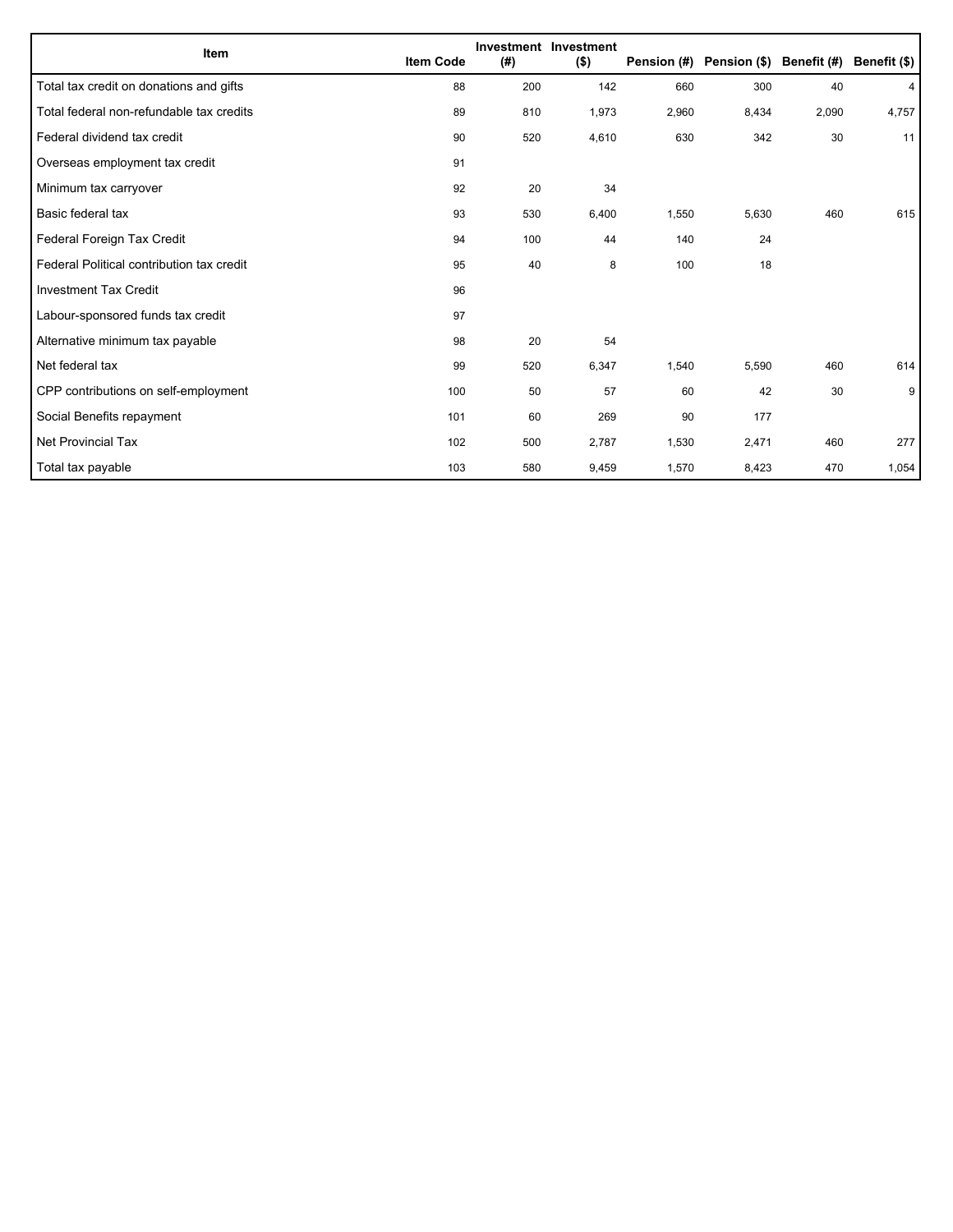| Item                                                                                        | Item Code Other (#) |     | Other (\$) |
|---------------------------------------------------------------------------------------------|---------------------|-----|------------|
| Number of taxable returns                                                                   | $\mathbf{1}$        | 220 |            |
| Number of non-taxable returns                                                               | 2                   | 190 |            |
| Total number of returns                                                                     | 3                   | 410 |            |
| Employment income                                                                           | 4                   | 200 | 3,779      |
| Commissions (from employment)                                                               | 5                   |     |            |
| Other employment income                                                                     | 6                   | 20  | 129        |
| Old Age Security pension (OASP)                                                             | 7                   | 60  | 251        |
| CPP or QPP benefits                                                                         | 8                   | 110 | 709        |
| Other pensions or superannuation                                                            | 9                   | 80  | 1,387      |
| Elected split-pension amount                                                                | 10                  | 20  | 110        |
| Universal Child Care Benefit (UCCB)                                                         | 11                  | 20  | 26         |
| Employment Insurance and other benefits                                                     | 12                  |     |            |
| Taxable amount of dividends from taxable Canadian corporations                              | 13                  | 80  | 378        |
| Interest and other investment income                                                        | 14                  | 100 | 236        |
| Net partnership income (Limited or non-active partners only)                                | 15                  |     |            |
| Net rental income                                                                           | 16                  | 20  | $-35$      |
| Taxable capital gains                                                                       | 17                  | 30  | 98         |
| Registered retirement savings plan income (RRSP)                                            | 18                  | 150 | 4,286      |
| Other income                                                                                | 19                  | 270 | 21,739     |
| Net business income                                                                         | 20                  | 40  | $-265$     |
| Net professional income                                                                     | 21                  |     |            |
| Net commission income                                                                       | 22                  |     |            |
| Net farming income                                                                          | 23                  |     |            |
| Net fishing income                                                                          | 24                  |     |            |
| Workers' compensation benefits                                                              | 25                  |     |            |
| Social assistance payments                                                                  | 26                  | 20  | 62         |
| Net federal supplements                                                                     | 27                  | 20  | 40         |
| Total income assessed                                                                       | 28                  | 380 | 33,416     |
| Registered pension plan contributions (RPP)                                                 | 29                  | 70  | 166        |
| <b>RRSP</b> deduction                                                                       | 30                  | 70  | 1,175      |
| Deduction for elected split-pension amount                                                  | 31                  | 30  | 240        |
| Annual union, professional, or like dues                                                    | 32                  | 80  | 21         |
| Child care expenses                                                                         | 33                  |     |            |
| <b>Business investment loss</b>                                                             | 34                  |     |            |
| Moving expenses                                                                             | 35                  |     |            |
| Support payments made                                                                       | 36                  |     |            |
| Carrying charges and interest expenses                                                      | 37                  | 70  | 80         |
| Deductions for CPP/QPP contributions on self-employment and other earnings                  | 38                  | 20  | 5          |
| Deductions for provincial parental insurance plan (PPIP) premiums on self-employment income | 39                  |     |            |
| Exploration and development expenses                                                        | 40                  |     |            |
| Other employment expenses                                                                   | 41                  |     |            |
| Clergy residence deduction                                                                  | 42                  |     |            |
| Other deductions                                                                            | 43                  | 10  | 2,627      |
| Total deductions before adjustments                                                         | 44                  | 180 | 4,483      |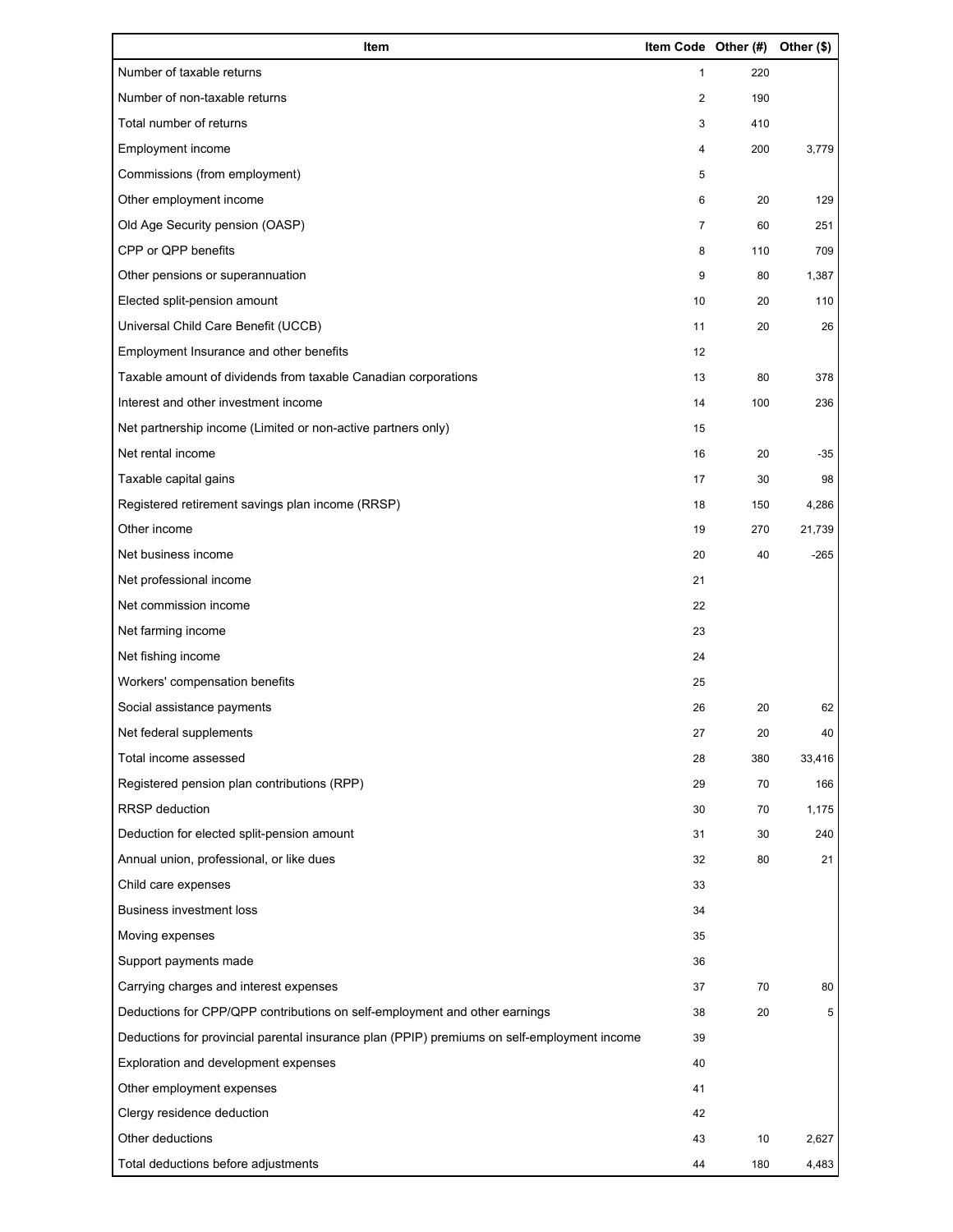| Item                                                              | Item Code Other (#) |     | Other (\$) |
|-------------------------------------------------------------------|---------------------|-----|------------|
| Social benefits repayment                                         | 45                  | 20  | 48         |
| Net income after adjustments                                      | 46                  | 380 | 28,937     |
| Canadian Forces personnel and police deduction                    | 47                  |     |            |
| Security options deductions                                       | 48                  |     |            |
| Other payments deductions                                         | 49                  | 40  | 163        |
| Non-capital losses of other years                                 | 50                  |     |            |
| Net capital losses of other years                                 | 51                  | 10  | 26         |
| Capital gains deduction                                           | 52                  |     |            |
| Northern residents deductions                                     | 53                  | 190 | 870        |
| Additional deductions                                             | 54                  |     |            |
| Farming/fishing losses of prior years                             | 55                  |     |            |
| Total deductions from net income                                  | 56                  | 210 | 1,108      |
| Taxable income assessed                                           | 57                  | 370 | 27,828     |
| Basic personal amount                                             | 58                  | 410 | 4,409      |
| Age amount                                                        | 59                  | 50  | 230        |
| Spouse or common-law partner amount                               | 60                  | 20  | 129        |
| Amount for eligible dependant                                     | 61                  |     |            |
| Amount for children 17 and under                                  | 62                  | 30  | 118        |
| Amount for infirm dependants age 18 or older                      | 63                  |     |            |
| CPP or QPP contributions through employment                       | 64                  | 140 | 116        |
| CPP or QPP contributions on self-employment and other earnings    | 65                  | 20  | 5          |
| Employment Insurance premiums                                     | 66                  | 150 | 50         |
| PPIP premiums paid                                                | 67                  |     |            |
| PPIP premiums payable on employment income                        | 68                  |     |            |
| PPIP premiums payable on self-employment income                   | 69                  |     |            |
| Volunteer firefighters' amount                                    | 70                  |     |            |
| Canada employment amount                                          | 71                  | 200 | 205        |
| Public transit amount                                             | 72                  | 10  | 3          |
| Children's fitness amount                                         | 73                  | 20  | 6          |
| Children's arts amount                                            | 74                  |     |            |
| Home buyers' amount                                               | 75                  |     |            |
| Pension income amount                                             | 76                  | 90  | 167        |
| Caregiver amount                                                  | 77                  |     |            |
| Disability amount                                                 | 78                  |     |            |
| Disability amount transferred from a dependant                    | 79                  |     |            |
| Interest paid on student loans                                    | 80                  |     |            |
| Tuition, education, and textbook amounts                          | 81                  | 40  | 163        |
| Tuition, education, and textbook amounts transferred from a child | 82                  |     |            |
| Amounts transferred from spouse or common-law partner             | 83                  | 10  | 66         |
| Medical expenses                                                  | 84                  | 30  | 106        |
| Total tax credits on personal amounts                             | 85                  | 410 | 902        |
| Allowable charitable donations and government gifts               | 86                  | 80  | 98         |
| Eligible cultural and ecological gifts                            | 87                  |     |            |
| Total tax credit on donations and gifts                           | 88                  | 80  | 27         |